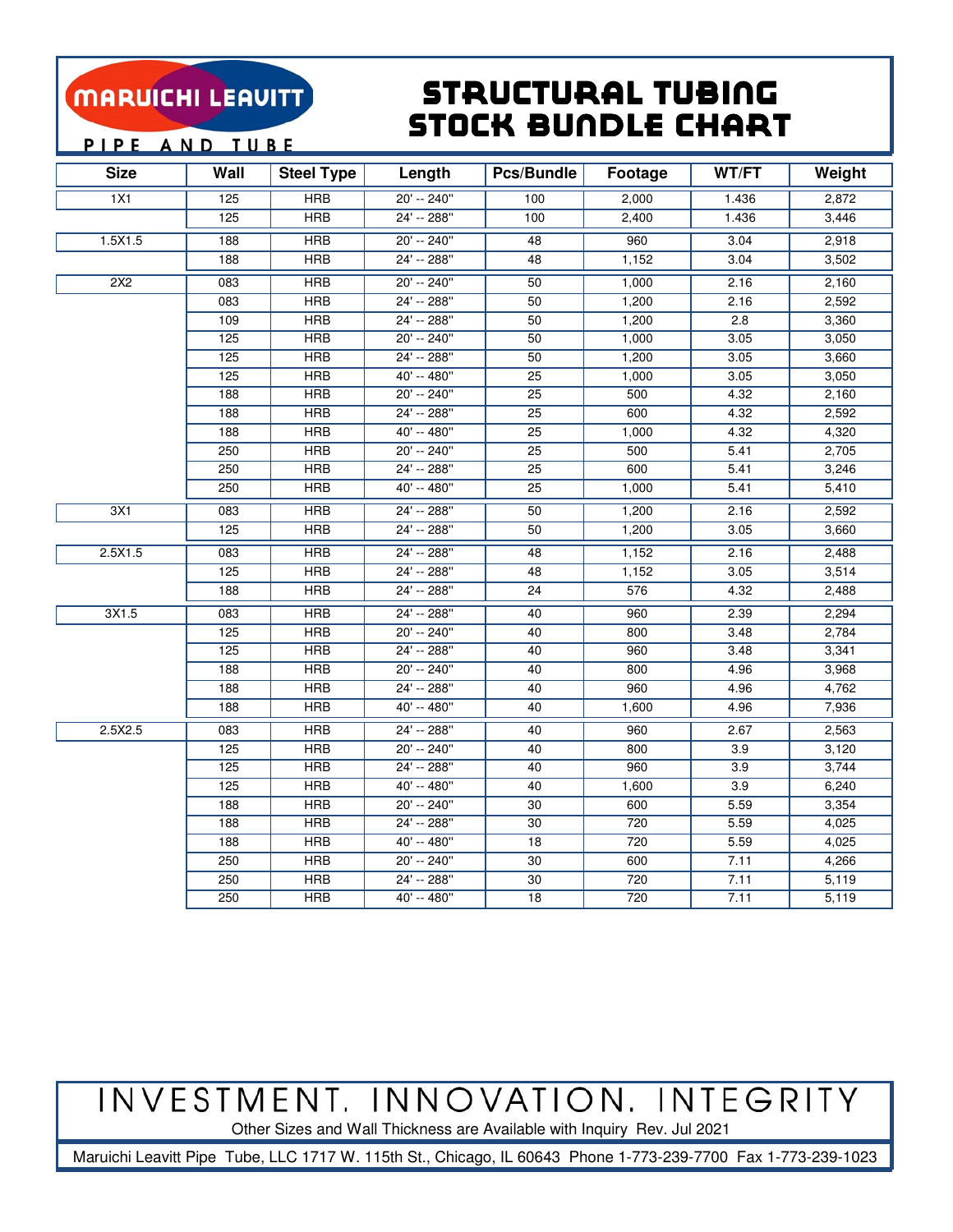#### Structural Tubing Stock BunDle Chart

PIPE AND TUBE

| <b>Size</b> | Wall             | <b>Steel Type</b> | Length        | Pcs/Bundle      | Footage | WT/FT | Weight |
|-------------|------------------|-------------------|---------------|-----------------|---------|-------|--------|
| 3X2         | 083              | <b>HRB</b>        | 24' -- 288"   | 36              | 864     | 2.67  | 2,307  |
|             | 125              | <b>HRB</b>        | $20' - 240''$ | 36              | 720     | 3.9   | 2,808  |
|             | 125              | <b>HRB</b>        | 24' -- 288"   | 36              | 864     | 3.9   | 3,370  |
|             | 125              | <b>HRB</b>        | 40' -- 480"   | 20              | 800     | 3.9   | 3,120  |
|             | 188              | <b>HRB</b>        | 20' -- 240"   | 30              | 600     | 5.59  | 3,354  |
|             | 188              | <b>HRB</b>        | 24' -- 288"   | 30              | 720     | 5.59  | 4,025  |
|             | 188              | <b>HRB</b>        | 40' -- 480"   | 20              | 800     | 5.59  | 4,472  |
|             | 250              | <b>HRB</b>        | 20' -- 240"   | 30              | 600     | 7.11  | 4,266  |
|             | 250              | <b>HRB</b>        | 24' -- 288"   | 30              | 720     | 7.11  | 5,119  |
|             | 250              | <b>HRB</b>        | 40' -- 480"   | 20              | 800     | 7.11  | 5,688  |
| 3X3         | 083              | <b>HRB</b>        | 24' -- 288"   | 15              | 360     | 3.24  | 1,166  |
|             | $\overline{125}$ | <b>HRB</b>        | $20' - 240''$ | 15              | 300     | 4.75  | 1,425  |
|             | 125              | <b>HRB</b>        | 24' -- 288"   | $\overline{15}$ | 360     | 4.75  | 1,710  |
|             | 125              | <b>HRB</b>        | 40' -- 480"   | 15              | 600     | 4.75  | 2,850  |
|             | 188              | <b>HRB</b>        | 20' -- 240"   | 15              | 300     | 6.87  | 2,061  |
|             | 188              | <b>HRB</b>        | 24' -- 288"   | 15              | 360     | 6.87  | 2,473  |
|             | 188              | <b>HRB</b>        | 40' -- 480"   | 15              | 600     | 6.87  | 4,122  |
|             | 250              | <b>HRB</b>        | 20' -- 240"   | 15              | 300     | 8.81  | 2,643  |
|             | 250              | <b>HRB</b>        | 24' -- 288"   | 15              | 360     | 8.81  | 3,172  |
|             | 250              | <b>HRB</b>        | 40' -- 480"   | 15              | 600     | 8.81  | 5,286  |
| 3.5X2.5     | 188              | <b>HRB</b>        | 20' -- 240"   | 15              | 300     | 6.87  | 2,061  |
|             | 188              | <b>HRB</b>        | 24' -- 288"   | 15              | 360     | 6.87  | 2,473  |
|             | 188              | <b>HRB</b>        | 40' -- 480"   | 15              | 600     | 6.87  | 4,122  |
| 4X2         | 083              | <b>HRB</b>        | 24' -- 288"   | 16              | 384     | 3.24  | 1,244  |
|             | 125              | <b>HRB</b>        | 20' -- 240"   | 16              | 320     | 4.75  | 1,520  |
|             | 125              | <b>HRB</b>        | 24' -- 288"   | 16              | 384     | 4.75  | 1,824  |
|             | 125              | <b>HRB</b>        | 40' -- 480"   | 16              | 640     | 4.75  | 3,040  |
|             | 188              | <b>HRB</b>        | 20' -- 240"   | 16              | 320     | 6.87  | 2,198  |
|             | 188              | <b>HRB</b>        | 24' -- 288"   | 16              | 384     | 6.87  | 2,638  |
|             | 188              | <b>HRB</b>        | 40' -- 480"   | 16              | 640     | 6.87  | 4,397  |
|             | 250              | <b>HRB</b>        | 20' -- 240"   | 16              | 320     | 8.81  | 2,819  |
|             | 250              | <b>HRB</b>        | 24' -- 288"   | 16              | 384     | 8.81  | 3,383  |
|             | 250              | <b>HRB</b>        | 40' -- 480"   | 16              | 640     | 8.81  | 5,638  |
| 3.5X3.5     | 125              | <b>HRB</b>        | 24' -- 288"   | $\overline{12}$ | 288     | 5.61  | 1,616  |
|             | 188              | <b>HRB</b>        | 20' -- 240"   | 12              | 240     | 8.15  | 1,956  |
|             | 188              | <b>HRB</b>        | 24' -- 288"   | 12              | 288     | 8.15  | 2,347  |
|             | 188              | <b>HRB</b>        | 40' -- 480"   | 12              | 480     | 8.15  | 3,912  |
|             | 250              | <b>HRB</b>        | 20' -- 240"   | 12              | 240     | 10.51 | 2,522  |
|             | 250              | <b>HRB</b>        | 24' -- 288"   | 12              | 288     | 10.51 | 3,027  |
|             | 250              | <b>HRB</b>        | 40' -- 480"   | 12              | 480     | 10.51 | 5,045  |

## INVESTMENT. INNOVATION. INTEGRITY

Other Sizes and Wall Thickness are Available with Inquiry Rev. Jul 2021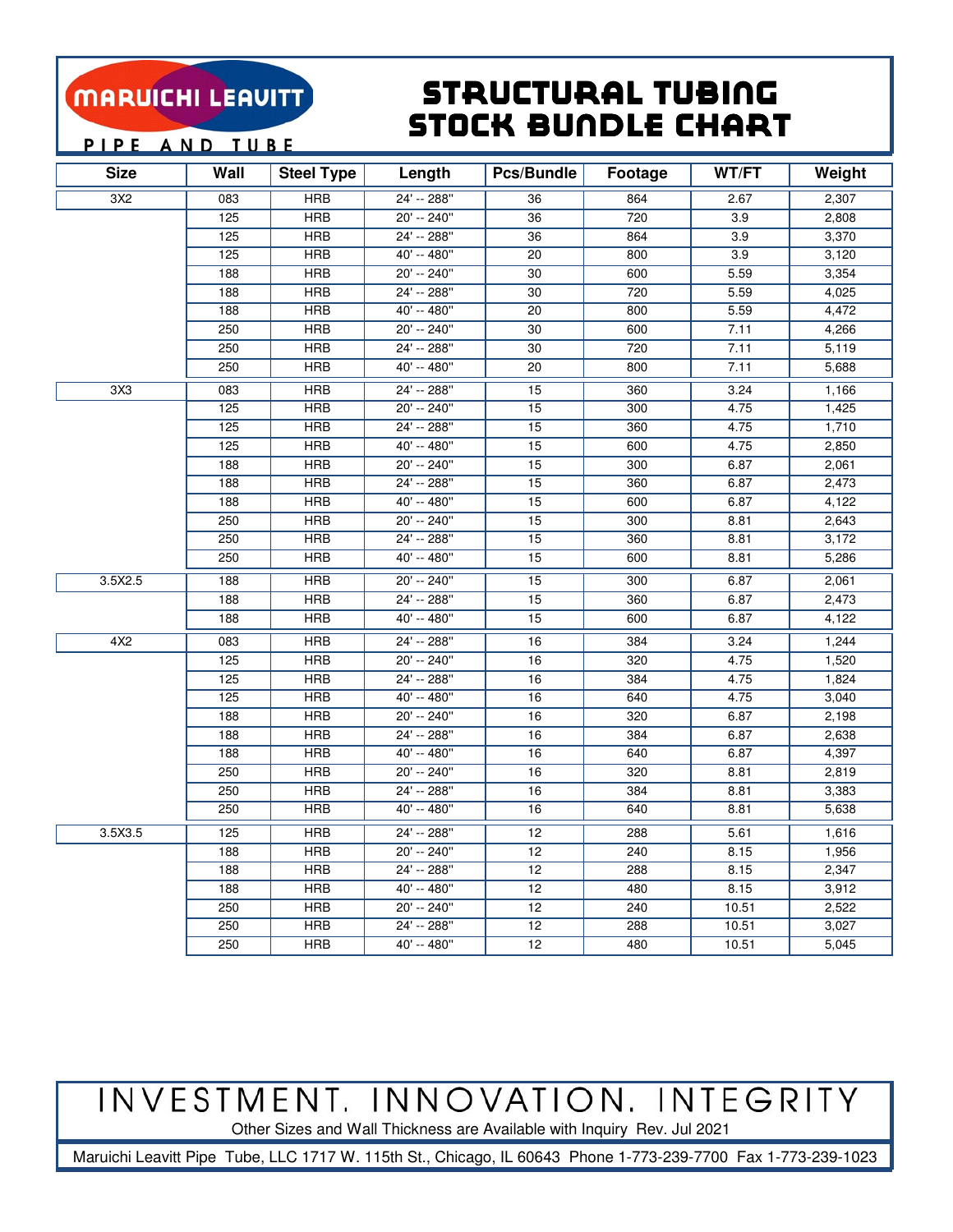### Structural Tubing Stock BunDle Chart

PIPE AND TUBE

| <b>Size</b> | Wall | <b>Steel Type</b>       | Length      | <b>Pcs/Bundle</b> | Footage | WT/FT | Weight |
|-------------|------|-------------------------|-------------|-------------------|---------|-------|--------|
| 4X3         | 125  | <b>HRB</b>              | 24' -- 288" | 12                | 288     | 5.61  | 1,616  |
|             | 125  | <b>HRB</b>              | 40' -- 480" | 12                | 480     | 5.61  | 2,693  |
|             | 188  | <b>HRB</b>              | 20' -- 240" | 12                | 240     | 8.15  | 1,956  |
|             | 188  | <b>HRB</b>              | 24' -- 288" | 12                | 288     | 8.15  | 2,347  |
|             | 188  | <b>HRB</b>              | 40' -- 480" | 12                | 480     | 8.15  | 3,912  |
|             | 250  | $\overline{\text{HRB}}$ | 20' -- 240" | 12                | 240     | 10.51 | 2,522  |
|             | 250  | <b>HRB</b>              | 24' -- 288" | 12                | 288     | 10.51 | 3,027  |
|             | 250  | <b>HRB</b>              | 40' -- 480" | 12                | 480     | 10.51 | 5,045  |
| 5X2         | 125  | <b>HRB</b>              | 24' -- 288" | 12                | 288     | 5.61  | 1,616  |
|             | 125  | <b>HRB</b>              | 40' -- 480" | 12                | 480     | 5.61  | 2,693  |
|             | 188  | <b>HRB</b>              | 20' -- 240" | 12                | 240     | 8.15  | 1,956  |
|             | 188  | <b>HRB</b>              | 24' -- 288" | 12                | 288     | 8.15  | 2,347  |
|             | 188  | <b>HRB</b>              | 40' -- 480" | 12                | 480     | 8.15  | 3,912  |
|             | 250  | <b>HRB</b>              | 20' -- 240" | 12                | 240     | 10.51 | 2,522  |
|             | 250  | <b>HRB</b>              | 24' -- 288" | 12                | 288     | 10.51 | 3,027  |
|             | 250  | <b>HRB</b>              | 40' -- 480" | 12                | 480     | 10.51 | 5,045  |
| 4X4         | 125  | <b>HRB</b>              | 20' -- 240" | 12                | 240     | 6.46  | 1,550  |
|             | 125  | <b>HRB</b>              | 24' -- 288" | 12                | 288     | 6.46  | 1,860  |
|             | 125  | <b>HRB</b>              | 40' -- 480" | 12                | 480     | 6.46  | 3,101  |
|             | 188  | <b>HRB</b>              | 20' -- 240" | 12                | 240     | 9.42  | 2,261  |
|             | 188  | <b>HRB</b>              | 24' -- 288" | 12                | 288     | 9.42  | 2,713  |
|             | 188  | <b>HRB</b>              | 40' -- 480" | 12                | 480     | 9.42  | 4,522  |
|             | 188  | <b>HRB</b>              | 48' -- 576" | 12                | 576     | 9.42  | 5,426  |
|             | 250  | <b>HRB</b>              | 20' -- 240" | 12                | 240     | 12.21 | 2,930  |
|             | 250  | <b>HRB</b>              | 24' -- 288" | 12                | 288     | 12.21 | 3,516  |
|             | 250  | <b>HRB</b>              | 40' -- 480" | 12                | 480     | 12.21 | 5,861  |
|             | 250  | <b>HRB</b>              | 48' -- 576" | 12                | 576     | 12.21 | 7,033  |
|             | 313  | <b>HRB</b>              | 20' -- 240" | 12                | 240     | 14.83 | 3,559  |
|             | 313  | <b>HRB</b>              | 24' -- 288" | 12                | 288     | 14.83 | 4,271  |
|             | 313  | <b>HRB</b>              | 40' -- 480" | 12                | 480     | 14.83 | 7,118  |
|             | 375  | $\overline{\text{HRB}}$ | 20' -- 240" | 9                 | 180     | 17.27 | 3,109  |
|             | 375  | <b>HRB</b>              | 24' -- 288" | 9                 | 216     | 17.27 | 3,730  |
|             | 375  | <b>HRB</b>              | 40' -- 480" | 9                 | 360     | 17.27 | 6,217  |
|             | 375  | <b>HRB</b>              | 48' -- 576" | 9                 | 432     | 17.27 | 7,461  |
|             | 500  | <b>HRB</b>              | 20' -- 240" | 9                 | 180     | 21.63 | 3,893  |
|             | 500  | <b>HRB</b>              | 24' -- 288" | 9                 | 216     | 21.63 | 4,672  |
|             | 500  | <b>HRB</b>              | 40' -- 480" | 9                 | 360     | 21.63 | 7,787  |
|             | 500  | <b>HRB</b>              | 48' -- 576" | 9                 | 432     | 21.63 | 9,344  |

INVESTMENT. INNOVATION. INTEGRITY

Other Sizes and Wall Thickness are Available with Inquiry Rev. Jul 2021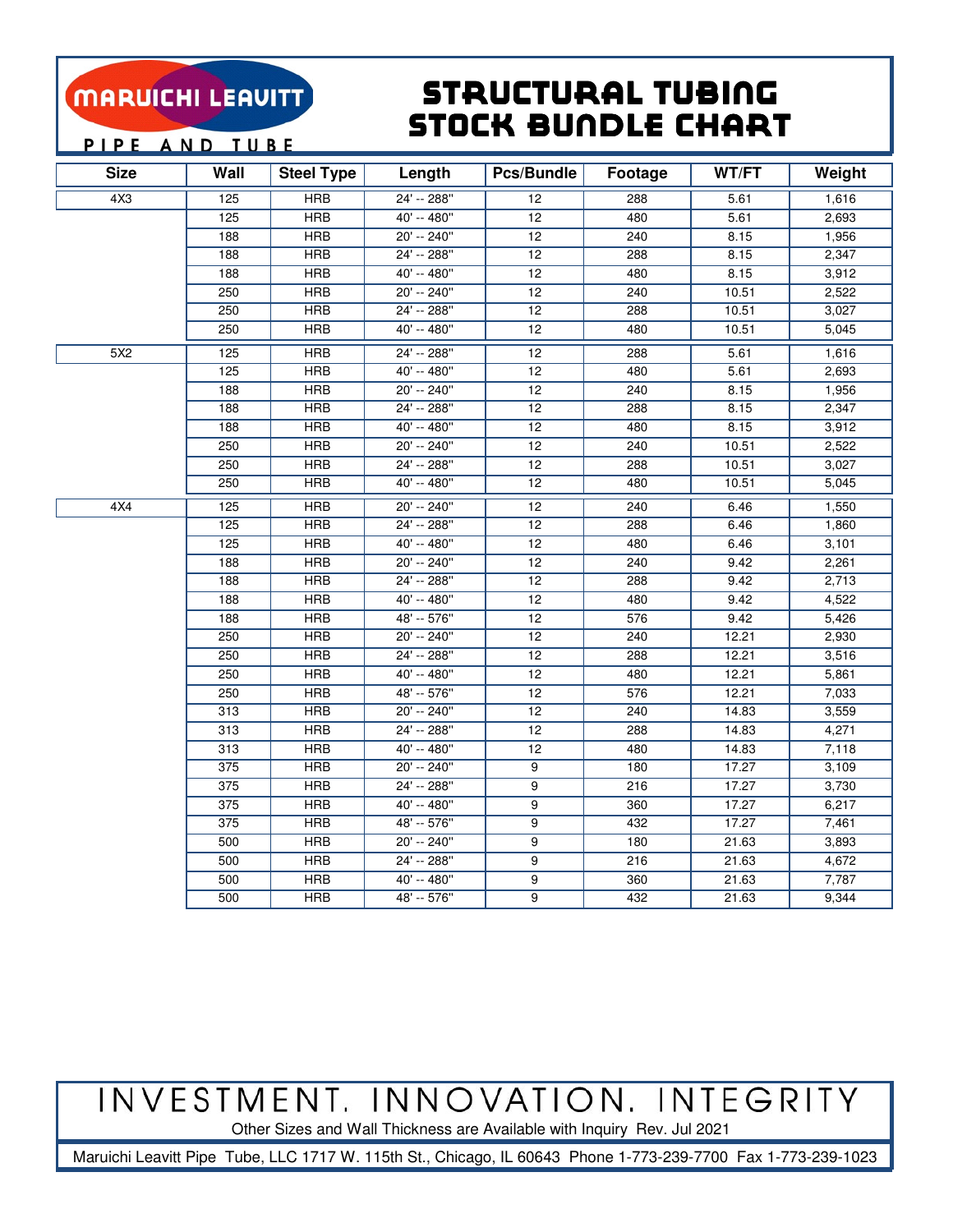### Structural Tubing Stock BunDle Chart

PIPE AND TUBE

| <b>Size</b> | Wall | <b>Steel Type</b> | Length        | <b>Pcs/Bundle</b> | Footage | WT/FT | Weight |
|-------------|------|-------------------|---------------|-------------------|---------|-------|--------|
| 5X3         | 188  | <b>HRB</b>        | 20' -- 240"   | 12                | 240     | 9.42  | 2,261  |
|             | 188  | <b>HRB</b>        | 24' -- 288"   | 12                | 288     | 9.42  | 2.713  |
|             | 188  | <b>HRB</b>        | 40' -- 480"   | 12                | 480     | 9.42  | 4,522  |
|             | 250  | HRB               | $20' - 240''$ | 12                | 240     | 12.21 | 2,930  |
|             | 250  | HRB               | 24' -- 288"   | 12                | 288     | 12.21 | 3,516  |
|             | 250  | HRB               | $40' - 480''$ | 12                | 480     | 12.21 | 5,861  |
|             | 375  | HRB               | $20' - 240''$ | 12                | 240     | 17.27 | 4,145  |
|             | 375  | <b>HRB</b>        | $24' - 288''$ | 12                | 288     | 17.27 | 4,974  |
|             | 375  | <b>HRB</b>        | 40' -- 480"   | 12                | 480     | 17.27 | 8,290  |
|             | 500  | <b>HRB</b>        | 24' -- 288"   | 8                 | 192     | 21.63 | 4,153  |
|             | 500  | <b>HRB</b>        | 40' -- 480"   | 8                 | 320     | 21.63 | 6,922  |
| 6X2         | 125  | HRB               | 20' -- 240"   | 12                | 240     | 6.46  | 1,550  |
|             | 125  | <b>HRB</b>        | 24' -- 288"   | 12                | 288     | 6.46  | 1,860  |
|             | 125  | <b>HRB</b>        | 40' -- 480"   | 12                | 480     | 6.46  | 3,101  |
|             | 188  | <b>HRB</b>        | 20' -- 240"   | 12                | 240     | 9.42  | 2,261  |
|             | 188  | HRB               | 24' -- 288"   | $\overline{12}$   | 288     | 9.42  | 2.713  |
|             | 188  | <b>HRB</b>        | 40' -- 480"   | 12                | 480     | 9.42  | 4,522  |
|             | 250  | <b>HRB</b>        | 20' -- 240"   | 12                | 240     | 12.21 | 2,930  |
|             | 250  | HRB               | 24' -- 288"   | $\overline{12}$   | 288     | 12.21 | 3,516  |
|             | 250  | <b>HRB</b>        | 40' -- 480"   | 12                | 480     | 12.21 | 5,861  |
| 6X3         | 188  | <b>HRB</b>        | 20' -- 240"   | 12                | 240     | 10.7  | 2,568  |
|             | 188  | <b>HRB</b>        | 24' -- 288"   | 12                | 288     | 10.7  | 3,082  |
|             | 188  | <b>HRB</b>        | 40' -- 480"   | 12                | 480     | 10.7  | 5,136  |
|             | 250  | <b>HRB</b>        | 20' -- 240"   | 12                | 240     | 13.91 | 3,338  |
|             | 250  | <b>HRB</b>        | 24' -- 288"   | 12                | 288     | 13.91 | 4,006  |
|             | 250  | <b>HRB</b>        | 40' -- 480"   | 12                | 480     | 13.91 | 6,677  |
|             | 313  | <b>HRB</b>        | 40' -- 480"   | 9                 | 360     | 16.96 | 6,106  |
|             | 375  | <b>HRB</b>        | 20' -- 240"   | 8                 | 160     | 19.82 | 3,171  |
|             | 375  | <b>HRB</b>        | 24' -- 288"   | 8                 | 192     | 19.82 | 3,805  |
|             | 375  | <b>HRB</b>        | 40' -- 480"   | 8                 | 320     | 19.82 | 6,342  |
|             | 500  | <b>HRB</b>        | $40' - 480''$ | 8                 | 320     | 25.03 | 8,010  |

## INVESTMENT. INNOVATION. INTEGRITY

Other Sizes and Wall Thickness are Available with Inquiry Rev. Jul 2021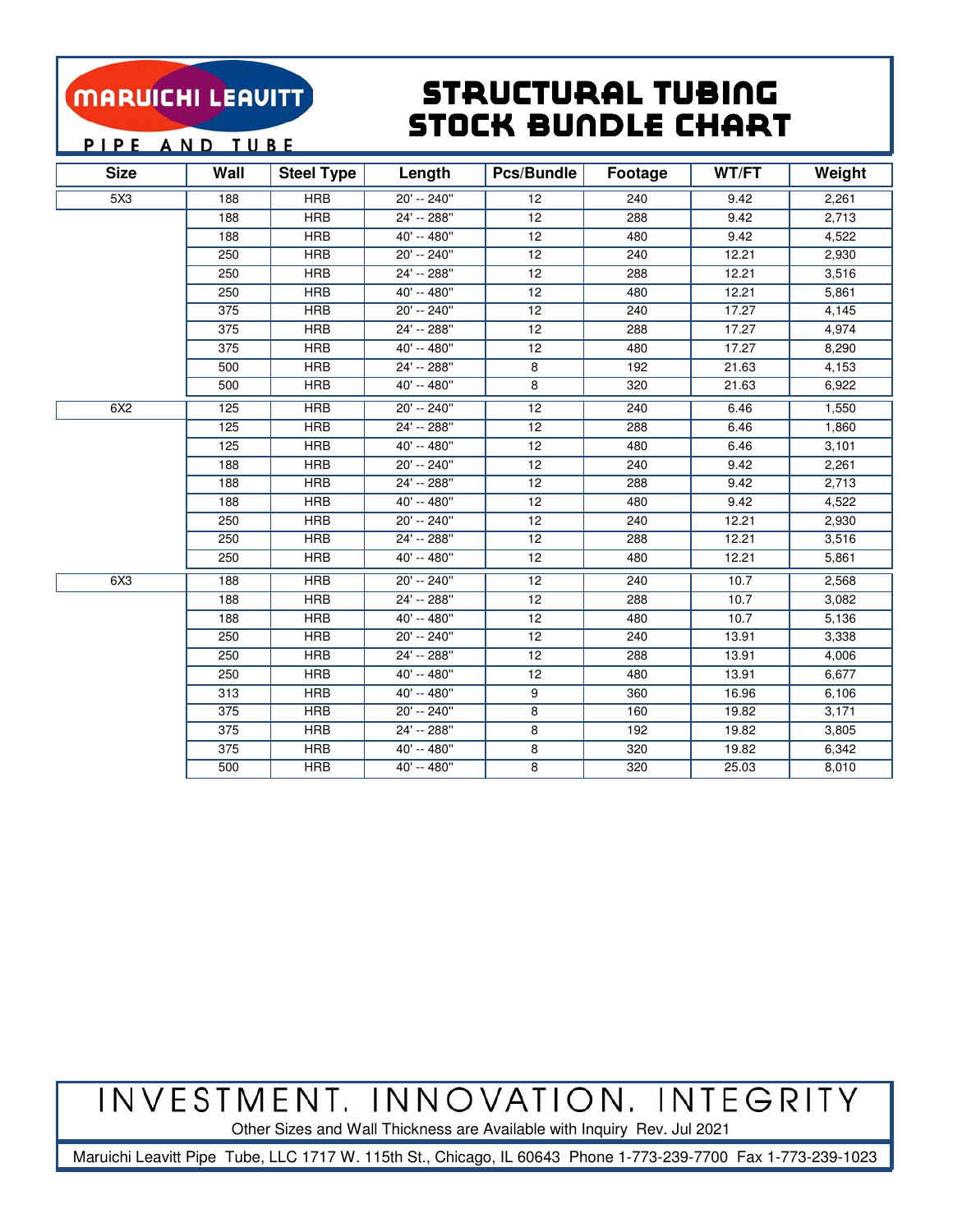### Structural Tubing Stock BunDle Chart

PIPE AND TUBE

| <b>Size</b> | Wall | <b>Steel Type</b> | Length      | Pcs/Bundle      | Footage | WT/FT | Weight |
|-------------|------|-------------------|-------------|-----------------|---------|-------|--------|
| 5X5         | 188  | <b>HRB</b>        | 20' -- 240" | 12              | 240     | 11.97 | 2,873  |
|             | 188  | <b>HRB</b>        | 24' -- 288" | 12              | 288     | 11.97 | 3,447  |
|             | 188  | <b>HRB</b>        | 40' -- 480" | 12              | 480     | 11.97 | 5,746  |
|             | 188  | <b>HRB</b>        | 48' -- 576" | 12              | 576     | 11.97 | 6,895  |
|             | 250  | <b>HRB</b>        | 20' -- 240" | 9               | 180     | 15.62 | 2,812  |
|             | 250  | <b>HRB</b>        | 24' -- 288" | 9               | 216     | 15.62 | 3,374  |
|             | 250  | <b>HRB</b>        | 40' -- 480" | 9               | 360     | 15.62 | 5,623  |
|             | 250  | <b>HRB</b>        | 48' -- 576" | 9               | 432     | 15.62 | 6,748  |
|             | 313  | <b>HRB</b>        | 24' -- 288" | 9               | 216     | 19.08 | 4,121  |
|             | 313  | <b>HRB</b>        | 40' -- 480" | 9               | 360     | 19.08 | 6,869  |
|             | 313  | <b>HRB</b>        | 48' -- 576" | 9               | 432     | 19.08 | 8,243  |
|             | 375  | <b>HRB</b>        | 20' -- 240" | 6               | 120     | 22.37 | 2,684  |
|             | 375  | <b>HRB</b>        | 24' -- 288" | 6               | 144     | 22.37 | 3,221  |
|             | 375  | <b>HRB</b>        | 40' -- 480" | 6               | 240     | 22.37 | 5,369  |
|             | 375  | <b>HRB</b>        | 48' -- 576" | 6               | 288     | 22.37 | 6,443  |
|             | 500  | <b>HRB</b>        | 24' -- 288" | 6               | 144     | 28.43 | 4,094  |
|             | 500  | <b>HRB</b>        | 40' -- 480" | 6               | 240     | 28.43 | 6,823  |
|             | 500  | <b>HRB</b>        | 48' -- 576" | 6               | 288     | 28.43 | 8,188  |
| 6X4         | 188  | <b>HRB</b>        | 24' -- 288" | 12              | 288     | 11.97 | 3,447  |
|             | 188  | <b>HRB</b>        | 40' -- 480" | 12              | 480     | 11.97 | 5,746  |
|             | 188  | <b>HRB</b>        | 48' -- 576" | 12              | 576     | 11.97 | 6,895  |
|             | 250  | <b>HRB</b>        | 20' -- 240" | 9               | 180     | 15.62 | 2,812  |
|             | 250  | <b>HRB</b>        | 24' -- 288" | 9               | 216     | 15.62 | 3,374  |
|             | 250  | <b>HRB</b>        | 40' -- 480" | 9               | 360     | 15.62 | 5,623  |
|             | 250  | <b>HRB</b>        | 48' -- 576" | 9               | 432     | 15.62 | 6,748  |
|             | 313  | <b>HRB</b>        | 40' -- 480" | 9               | 360     | 19.08 | 6,869  |
|             | 313  | <b>HRB</b>        | 48' -- 576" | 9               | 432     | 19.08 | 8,243  |
|             | 375  | <b>HRB</b>        | 20' -- 240" | 6               | 120     | 22.37 | 2,684  |
|             | 375  | <b>HRB</b>        | 24' -- 288" | 6               | 144     | 22.37 | 3,221  |
|             | 375  | <b>HRB</b>        | 40' -- 480" | 6               | 240     | 22.37 | 5,369  |
|             | 375  | <b>HRB</b>        | 48' -- 576" | 6               | 288     | 22.37 | 6,443  |
|             | 500  | <b>HRB</b>        | 20' -- 240" | 6               | 120     | 28.43 | 3,412  |
|             | 500  | <b>HRB</b>        | 24' -- 288" | 6               | 144     | 28.43 | 4,094  |
|             | 500  | <b>HRB</b>        | 40' -- 480" | 6               | 240     | 28.43 | 6,823  |
|             | 500  | <b>HRB</b>        | 48' -- 576" | 6               | 288     | 28.43 | 8,188  |
| 8X2         | 188  | HRB               | 24' -- 288" | 12              | 288     | 11.97 | 3,447  |
|             | 188  | <b>HRB</b>        | 40' -- 480" | 12              | 480     | 11.97 | 5,746  |
|             | 250  | <b>HRB</b>        | 20' -- 240" | 10 <sup>1</sup> | 200     | 15.62 | 3,124  |
|             | 250  | <b>HRB</b>        | 24' -- 288" | 10 <sup>1</sup> | 240     | 15.62 | 3,749  |
|             | 250  | <b>HRB</b>        | 40' -- 480" | 10 <sup>1</sup> | 400     | 15.62 | 6,248  |
| 7X4         | 250  | <b>HRB</b>        | 40' -- 480" | 9               | 360     | 17.32 | 6,235  |
|             | 375  | <b>HRB</b>        | 40' -- 480" | 6               | 240     | 24.93 | 5,983  |

## INVESTMENT. INNOVATION. INTEGRITY

Other Sizes and Wall Thickness are Available with Inquiry Rev. Jul 2021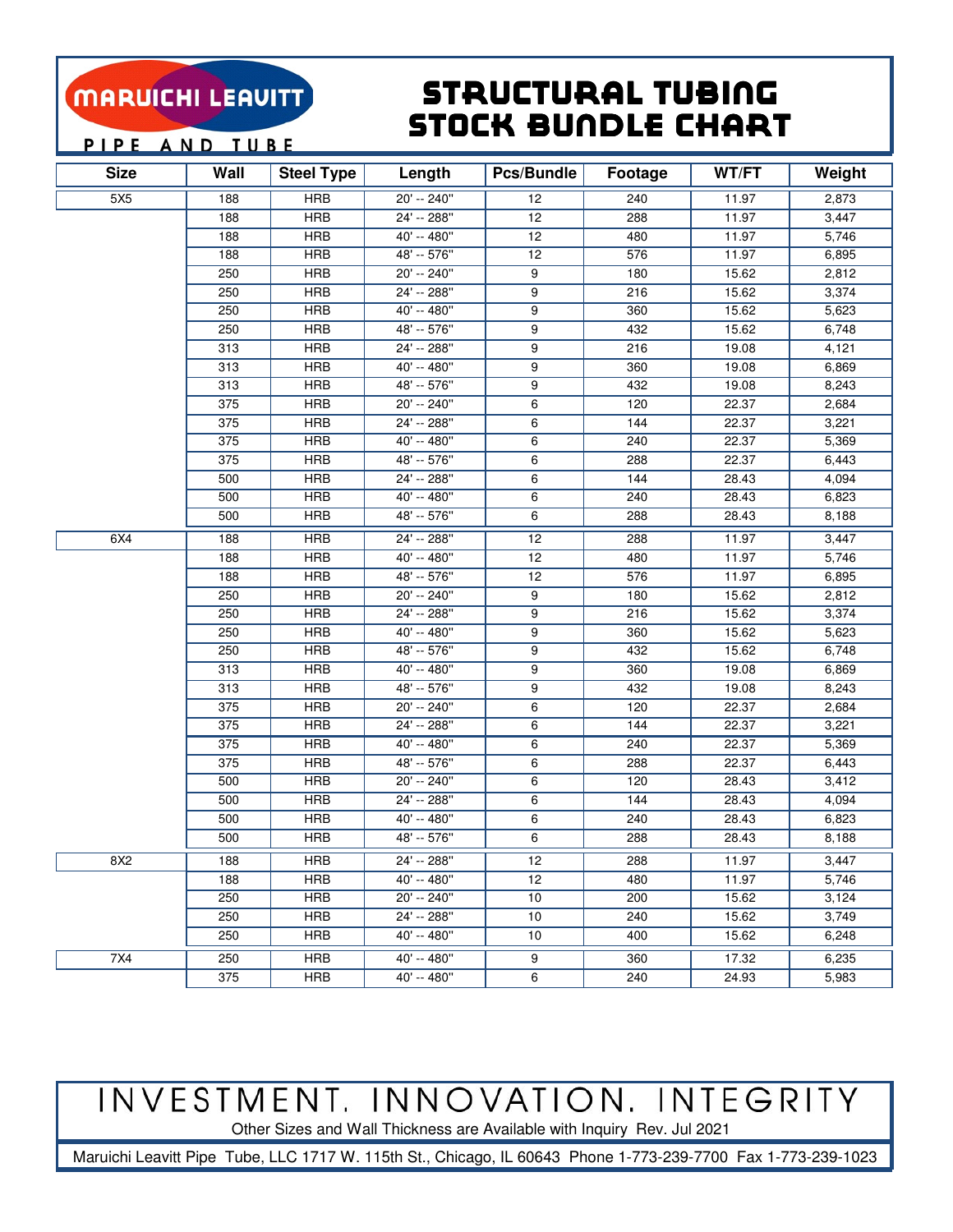### Structural Tubing Stock BunDle Chart

PIPE AND TUBE

| <b>Size</b> | Wall             | <b>Steel Type</b> | Length         | Pcs/Bundle      | <b>Footage</b> | WT/FT | Weight |
|-------------|------------------|-------------------|----------------|-----------------|----------------|-------|--------|
| 8X3         | 188              | <b>HRB</b>        | 20' -- 240"    | 12              | 240            | 13.25 | 3,180  |
|             | 188              | <b>HRB</b>        | 24' -- 288"    | 12              | 288            | 13.25 | 3,816  |
|             | 188              | <b>HRB</b>        | 40' -- 480"    | 12              | 480            | 13.25 | 6,360  |
|             | 250              | <b>HRB</b>        | $20' - 240''$  | $\overline{12}$ | 240            | 17.32 | 4,157  |
|             | 250              | <b>HRB</b>        | $24' - 288''$  | 12              | 288            | 17.32 | 4,988  |
|             | 250              | <b>HRB</b>        | 40' -- 480"    | 12              | 480            | 17.32 | 8,314  |
|             | $\overline{375}$ | <b>HRB</b>        | $20' - 240''$  | 8               | 160            | 24.93 | 3,989  |
|             | 375              | <b>HRB</b>        | $24' - 288''$  | 8               | 192            | 24.93 | 4,787  |
|             | 375              | <b>HRB</b>        | 40' -- 480"    | 8               | 320            | 24.93 | 7,978  |
| 6X6         | 188              | <b>HBB</b>        | 36' 1" -- 433" | 9               | 325            | 14.53 | 4,719  |
|             | 188              | <b>HRB</b>        | $20' - 240''$  | 12              | 240            | 14.53 | 3,487  |
|             | 188              | <b>HRB</b>        | 24' -- 288"    | $\overline{12}$ | 288            | 14.53 | 4,185  |
|             | 188              | <b>HRB</b>        | $40' - 480''$  | 12              | 480            | 14.53 | 6,974  |
|             | 188              | <b>HRB</b>        | 48' -- 576"    | 12              | 576            | 14.53 | 8,369  |
|             | 250              | <b>HRB</b>        | 20' -- 240"    | 9               | 180            | 19.02 | 3,424  |
|             | 250              | <b>HRB</b>        | 24' -- 288"    | 9               | 216            | 19.02 | 4,108  |
|             | 250              | <b>HRB</b>        | $40' - 480''$  | 9               | 360            | 19.02 | 6,847  |
|             | 250              | <b>HRB</b>        | 48' -- 576"    | 9               | 432            | 19.02 | 8,217  |
|             | 313              | <b>HRB</b>        | 40' -- 480"    | 6               | 240            | 23.34 | 5,602  |
|             | 313              | <b>HRB</b>        | 48' -- 576"    | 6               | 288            | 23.34 | 6,722  |
|             | 375              | <b>HRB</b>        | 20' -- 240"    | 6               | 120            | 27.48 | 3,298  |
|             | 375              | <b>HRB</b>        | 24' -- 288"    | 6               | 144            | 27.48 | 3,957  |
|             | 375              | <b>HRB</b>        | 40' -- 480"    | 6               | 240            | 27.48 | 6,595  |
|             | 375              | <b>HRB</b>        | 48' -- 576"    | 6               | 288            | 27.48 | 7,914  |
|             | 500              | <b>HRB</b>        | 20' -- 240"    | 4               | 80             | 35.24 | 2,819  |
|             | 500              | <b>HRB</b>        | 24' -- 288"    | 4               | 96             | 35.24 | 3,383  |
|             | 500              | <b>HRB</b>        | 40' -- 480"    | 4               | 160            | 35.24 | 5,638  |
|             | 500              | <b>HRB</b>        | 48' -- 576"    | 4               | 192            | 35.24 | 6,766  |
| 7X5         | 250              | <b>HRB</b>        | 24' -- 288"    | 9               | 216            | 19.02 | 4,108  |
|             | 250              | <b>HRB</b>        | 40' -- 480"    | 9               | 360            | 19.02 | 6,847  |
|             | 375              | <b>HRB</b>        | 20' -- 240"    | 6               | 120            | 27.48 | 3,298  |
|             | 375              | <b>HRB</b>        | 24' -- 288"    | 6               | 144            | 27.48 | 3,957  |
|             | 375              | <b>HRB</b>        | 40' -- 480"    | 6               | 240            | 27.48 | 6,595  |
|             | 500              | <b>HRB</b>        | $20' - 240''$  | 4               | 80             | 35.24 | 2,819  |
|             | 500              | <b>HRB</b>        | 24' -- 288"    | 4               | 96             | 35.24 | 3,383  |
|             | 500              | <b>HRB</b>        | 40' -- 480"    | 4               | 160            | 35.24 | 5,638  |

INVESTMENT. INNOVATION. INTEGRITY

Other Sizes and Wall Thickness are Available with Inquiry Rev. Jul 2021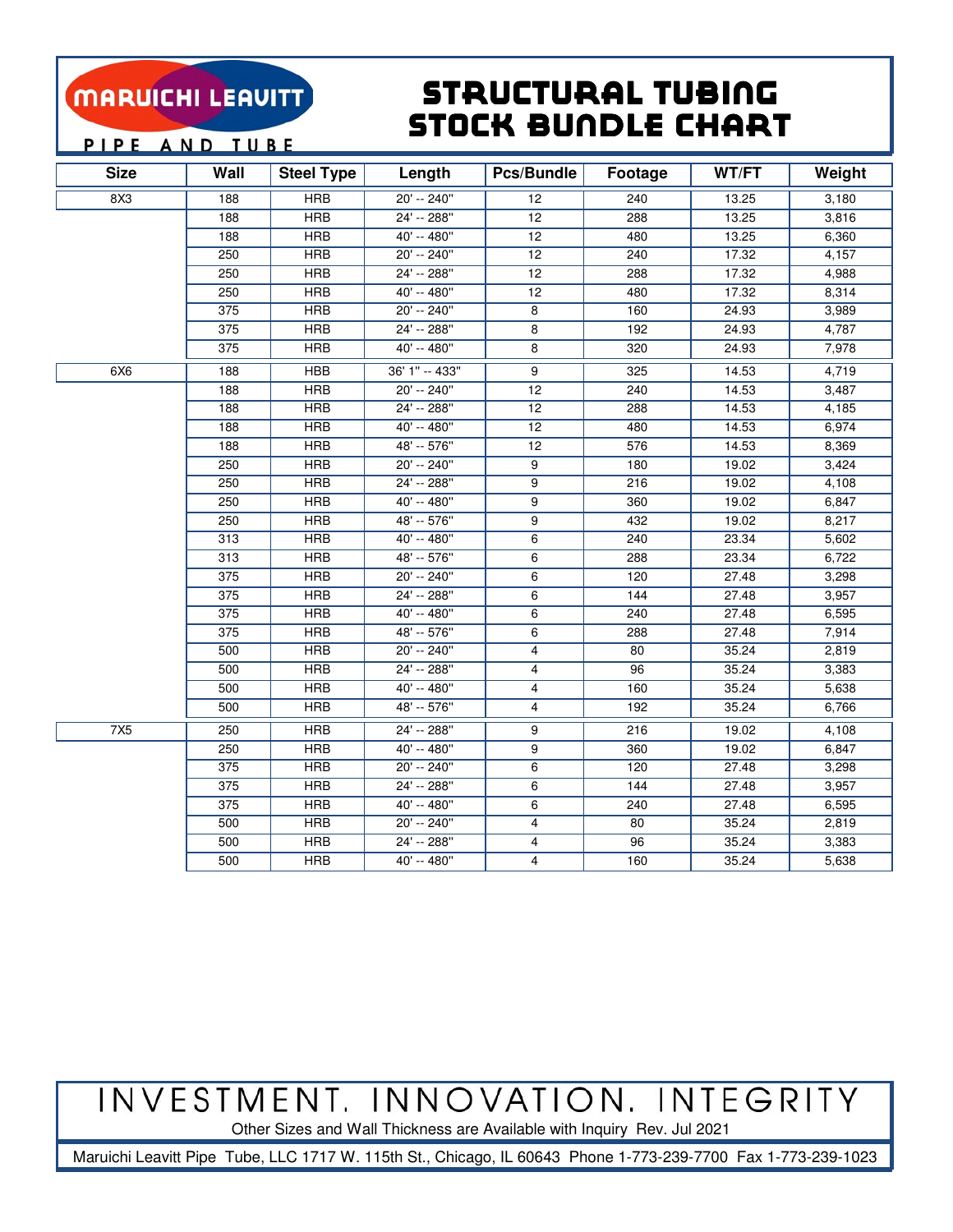### Structural Tubing Stock BunDle Chart

PIPE AND TUBE

| <b>Size</b> | Wall | <b>Steel Type</b> | Length      | Pcs/Bundle | <b>Footage</b> | WT/FT | Weight |
|-------------|------|-------------------|-------------|------------|----------------|-------|--------|
| 8X4         | 188  | <b>HRB</b>        | 24' -- 288" | 12         | 288            | 14.53 | 4,185  |
|             | 188  | <b>HRB</b>        | 40' -- 480" | 12         | 480            | 14.53 | 6,974  |
|             | 250  | <b>HRB</b>        | 20' -- 240" | 9          | 180            | 19.02 | 3,424  |
|             | 250  | <b>HRB</b>        | 24' -- 288" | 9          | 216            | 19.02 | 4,108  |
|             | 250  | <b>HRB</b>        | 40' -- 480" | 9          | 360            | 19.02 | 6,847  |
|             | 250  | <b>HRB</b>        | 48' -- 576" | 9          | 432            | 19.02 | 8,217  |
|             | 313  | <b>HRB</b>        | 40' -- 480" | 6          | 240            | 23.34 | 5,602  |
|             | 375  | <b>HRB</b>        | 20' -- 240" | 6          | 120            | 27.48 | 3,298  |
|             | 375  | <b>HRB</b>        | 24' -- 288" | 6          | 144            | 27.48 | 3,957  |
|             | 375  | <b>HRB</b>        | 40' -- 480" | 6          | 240            | 27.48 | 6,595  |
|             | 375  | <b>HRB</b>        | 48' -- 576" | 6          | 288            | 27.48 | 7,914  |
|             | 500  | <b>HRB</b>        | 24' -- 288" | 6          | 144            | 35.24 | 5,075  |
|             | 500  | <b>HRB</b>        | 40' -- 480" | 6          | 240            | 35.24 | 8,458  |
| 10X2        | 188  | <b>HRB</b>        | 40' -- 480" | 12         | 480            | 14.53 | 6,974  |
|             | 250  | <b>HRB</b>        | 40' -- 480" | 10         | 400            | 19.02 | 7,608  |
| 7X7         | 188  | <b>HRB</b>        | 40' -- 480" | 6          | 240            | 17.08 | 4,099  |
|             | 250  | <b>HRB</b>        | 24' -- 288" | 6          | 144            | 22.42 | 3,228  |
|             | 250  | <b>HRB</b>        | 40' -- 480" | 6          | 240            | 22.42 | 5,381  |
|             | 250  | <b>HRB</b>        | 48' -- 576" | 6          | 288            | 22.42 | 6,457  |
|             | 375  | <b>HRB</b>        | 20' -- 240" | 4          | 80             | 32.58 | 2,606  |
|             | 375  | <b>HRB</b>        | 40' -- 480" | 4          | 160            | 32.58 | 5,213  |
|             | 375  | <b>HRB</b>        | 48' -- 576" | 4          | 192            | 32.58 | 6,255  |
|             | 500  | <b>HRB</b>        | 40' -- 480" | 4          | 160            | 42.05 | 6,728  |
| 8X6         | 188  | <b>HRB</b>        | 40' -- 480" | 9          | 360            | 17.08 | 6,149  |
|             | 188  | <b>HRB</b>        | 48' -- 576" | 9          | 432            | 17.08 | 7,379  |
|             | 250  | <b>HRB</b>        | 20' -- 240" | 9          | 180            | 22.42 | 4,036  |
|             | 250  | <b>HRB</b>        | 24' -- 288" | 9          | 216            | 22.42 | 4,843  |
|             | 250  | <b>HRB</b>        | 40' -- 480" | 9          | 360            | 22.42 | 8,071  |
|             | 250  | <b>HRB</b>        | 48' -- 576" | 9          | 432            | 22.42 | 9,685  |
|             | 313  | <b>HRB</b>        | 40' -- 480" | 4          | 160            | 27.59 | 4,414  |
|             | 375  | <b>HRB</b>        | 20' -- 240" | 4          | 80             | 32.58 | 2,606  |
|             | 375  | <b>HRB</b>        | 24' -- 288" | 4          | 96             | 32.58 | 3,128  |
|             | 375  | <b>HRB</b>        | 40' -- 480" | 4          | 160            | 32.58 | 5,213  |
|             | 375  | <b>HRB</b>        | 48' -- 576" | 4          | 192            | 32.58 | 6,255  |
|             | 500  | <b>HRB</b>        | 40' -- 480" | 4          | 160            | 42.05 | 6,728  |
|             | 500  | <b>HRB</b>        | 48' -- 576" | 4          | 192            | 42.05 | 8,074  |
| 10X4        | 188  | <b>HRB</b>        | 40' -- 480" | 8          | 320            | 17.08 | 5,466  |
|             | 250  | <b>HRB</b>        | 20' -- 240" | 8          | 160            | 22.42 | 3,587  |
|             | 250  | <b>HRB</b>        | 24' -- 288" | 8          | 192            | 22.42 | 4,305  |
|             | 250  | <b>HRB</b>        | 40' -- 480" | 8          | 320            | 22.42 | 7,174  |
|             | 250  | <b>HRB</b>        | 48' -- 576" | 8          | 384            | 22.42 | 8,609  |
|             | 375  | <b>HRB</b>        | 40' -- 480" | 6          | 240            | 32.58 | 7,819  |
|             | 375  | <b>HRB</b>        | 48' -- 576" | 6          | 288            | 32.58 | 9,383  |
|             | 500  | <b>HRB</b>        | 40' -- 480" | 3          | 120            | 42.05 | 5,046  |
|             | 500  | <b>HRB</b>        | 48' -- 576" | 3          | 144            | 42.05 | 6,055  |

# INVESTMENT. INNOVATION. INTEGRITY

Other Sizes and Wall Thickness are Available with Inquiry Rev. Jul 2021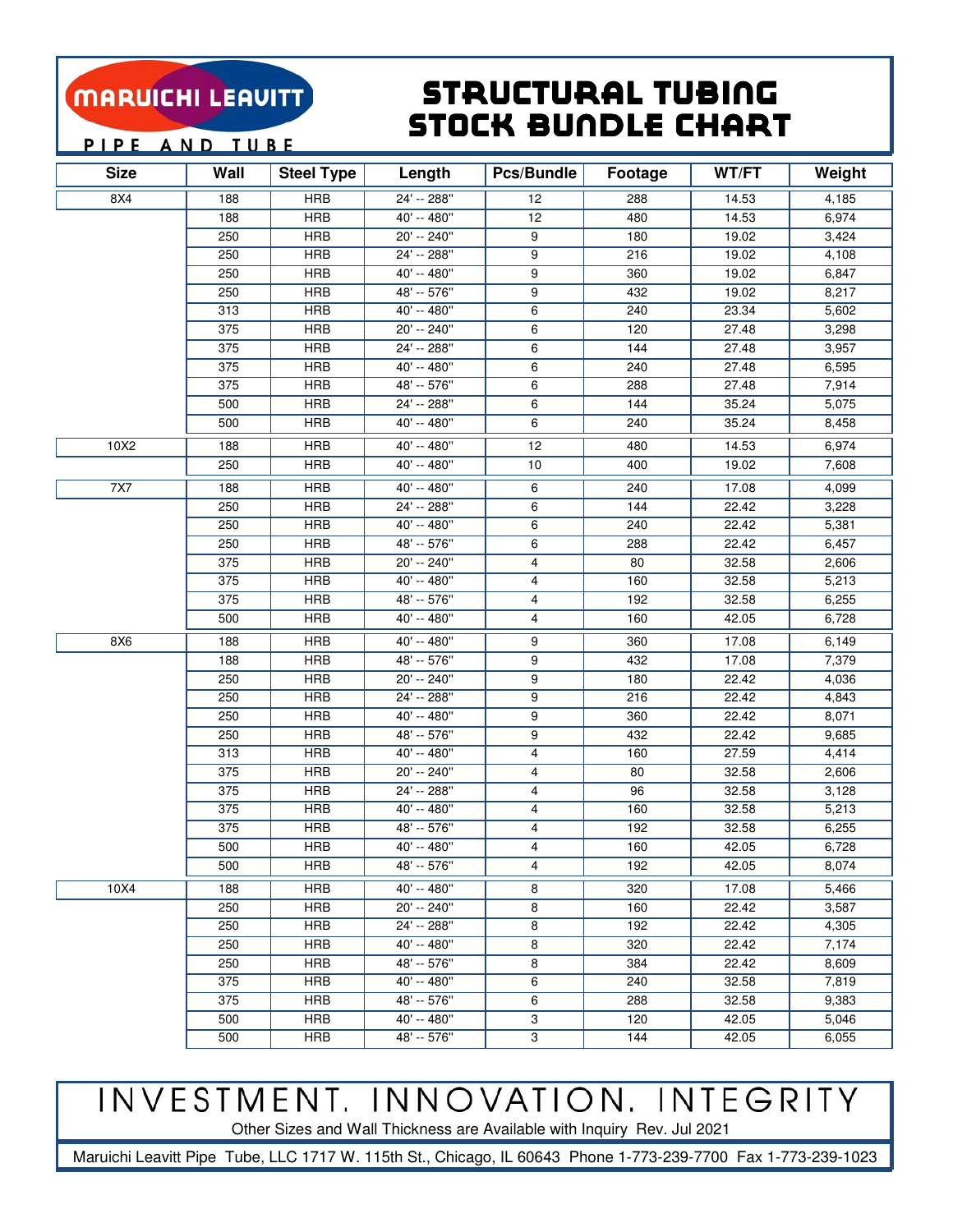### Structural Tubing Stock BunDle Chart

PIPE AND TUBE

| <b>Size</b>     | Wall             | <b>Steel Type</b> | Length        | <b>Pcs/Bundle</b> | Footage | WT/FT | Weight |
|-----------------|------------------|-------------------|---------------|-------------------|---------|-------|--------|
| 12X2            | 188              | <b>HRB</b>        | 40' -- 480"   | 6                 | 240     | 17.08 | 4,099  |
|                 | 250              | <b>HRB</b>        | 24' -- 288"   | 6                 | 144     | 22.42 | 3,228  |
|                 | 250              | <b>HRB</b>        | 40' -- 480"   | 6                 | 240     | 22.42 | 5,381  |
| 8X <sub>8</sub> | 188              | <b>HRB</b>        | 24' -- 288"   | 6                 | 144     | 19.63 | 2,827  |
|                 | 188              | <b>HRB</b>        | 40' -- 480"   | 6                 | 240     | 19.63 | 4,711  |
|                 | 188              | <b>HRB</b>        | 48' -- 576"   | 6                 | 288     | 19.63 | 5,653  |
|                 | 250              | <b>HRB</b>        | $24' - 288''$ | 6                 | 144     | 25.82 | 3,718  |
|                 | 250              | <b>HRB</b>        | 28' -- 336"   | 6                 | 168     | 25.82 | 4,338  |
|                 | 250              | <b>HRB</b>        | 40' -- 480"   | 6                 | 240     | 25.82 | 6,197  |
|                 | 250              | <b>HRB</b>        | 48' -- 576"   | 6                 | 288     | 25.82 | 7,436  |
|                 | 313              | <b>HRB</b>        | 40' -- 480"   | 4                 | 160     | 31.84 | 5,094  |
|                 | 313              | <b>HRB</b>        | 48' -- 576"   | $\overline{4}$    | 192     | 31.84 | 6,113  |
|                 | 375              | <b>HRB</b>        | $24' - 288''$ | 4                 | 96      | 37.69 | 3,618  |
|                 | 375              | <b>HRB</b>        | 40' -- 480"   | 4                 | 160     | 37.69 | 6,030  |
|                 | 375              | <b>HRB</b>        | 48' -- 576"   | 4                 | 192     | 37.69 | 7,236  |
|                 | 500              | <b>HRB</b>        | 40' -- 480"   | 4                 | 160     | 48.85 | 7,816  |
|                 | 500              | <b>HRB</b>        | 48' -- 576"   | 4                 | 192     | 48.85 | 9,379  |
| 10X6            | 250              | <b>HRB</b>        | 40' -- 480"   | 6                 | 240     | 25.82 | 6,197  |
|                 | 250              | <b>HRB</b>        | 48' -- 576"   | 6                 | 288     | 25.82 | 7,436  |
|                 | 375              | <b>HRB</b>        | 40' -- 480"   | 4                 | 160     | 37.69 | 6,030  |
|                 | 375              | <b>HRB</b>        | 48' -- 576"   | 4                 | 192     | 37.69 | 7,236  |
|                 | 500              | <b>HRB</b>        | 40' -- 480"   | 4                 | 160     | 48.85 | 7,816  |
|                 | 500              | <b>HRB</b>        | 48' -- 576"   | 2                 | 96      | 48.85 | 4,690  |
| 12X4            | 188              | <b>HRB</b>        | 40' -- 480"   | 8                 | 320     | 19.63 | 6,282  |
|                 | 250              | <b>HRB</b>        | 40' -- 480"   | 6                 | 240     | 25.82 | 6,197  |
|                 | 375              | <b>HRB</b>        | 40' -- 480"   | 4                 | 160     | 37.69 | 6,030  |
|                 | 375              | <b>HRB</b>        | $48' - 576''$ | 4                 | 192     | 37.69 | 7,236  |
| 12X6            | 250              | <b>HRB</b>        | 40' -- 480"   | 4                 | 160     | 29.23 | 4,677  |
|                 | 250              | <b>HRB</b>        | 48' -- 576"   | 4                 | 192     | 29.23 | 5,612  |
|                 | 375              | <b>HRB</b>        | 40' -- 480"   | 4                 | 160     | 42.79 | 6,846  |
|                 | 375              | <b>HRB</b>        | 48' -- 576"   | 4                 | 192     | 42.79 | 8,216  |
|                 | 500              | <b>HRB</b>        | 40' -- 480"   | 4                 | 160     | 55.66 | 8,906  |
|                 | 500              | <b>HRB</b>        | $48' - 576''$ | 4                 | 192     | 55.66 | 10,687 |
| 10X8            | 250              | <b>HRB</b>        | 40' -- 480"   | 4                 | 160     | 29.23 | 4,677  |
|                 | $\overline{375}$ | <b>HRB</b>        | $40' - 480''$ | 4                 | 160     | 42.79 | 6,846  |
|                 | 375              | <b>HRB</b>        | 48' -- 576"   | 4                 | 192     | 42.79 | 8,216  |
|                 | 500              | <b>HRB</b>        | 40' -- 480"   | 4                 | 160     | 55.66 | 8,906  |
|                 | 500              | <b>HRB</b>        | 48' -- 576"   | 4                 | 192     | 55.66 | 10,687 |
| 10X10           | 250              | <b>HRB</b>        | 40' -- 480"   | 4                 | 160     | 32.63 | 5,221  |
|                 | 313              | <b>HRB</b>        | 40' -- 480"   | 4                 | 160     | 40.35 | 6,456  |
|                 | 375              | <b>HRB</b>        | 40' -- 480"   | 4                 | 160     | 47.9  | 7,664  |
|                 | 375              | <b>HRB</b>        | 48' -- 576"   | 4                 | 192     | 47.9  | 9,197  |
|                 | 500              | <b>HRB</b>        | 40' -- 480"   | 2                 | 80      | 62.46 | 4,997  |
|                 | 500              | <b>HRB</b>        | 48' -- 576"   | $\overline{c}$    | 96      | 62.46 | 5,996  |

# INVESTMENT. INNOVATION. INTEGRITY

Other Sizes and Wall Thickness are Available with Inquiry Rev. Jul 2021